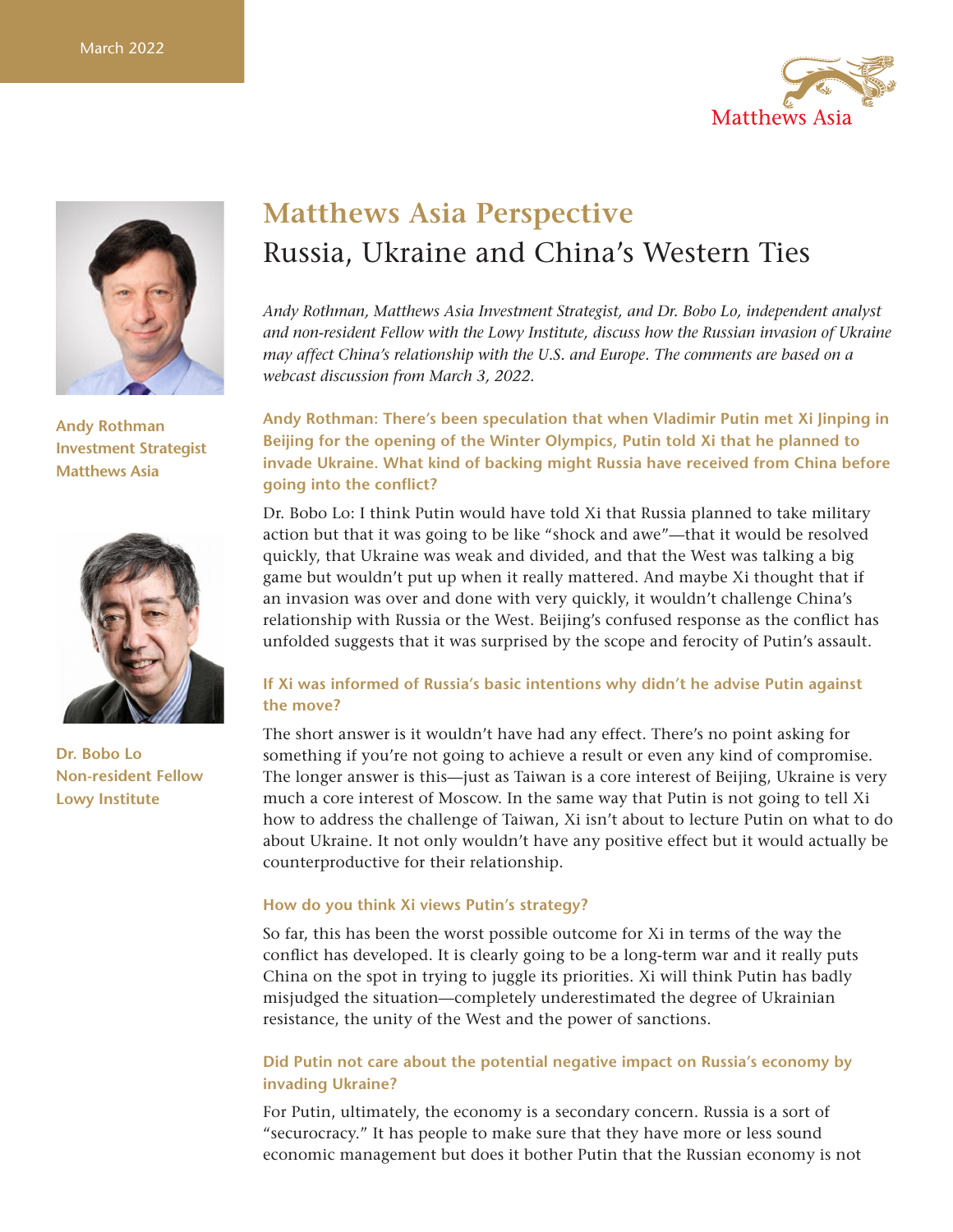growing by leaps and bounds and instead has been stagnating for over a decade now? No. There is regime stability and that is good enough. It's a very, very different mentality to that in China, in many other Asian countries, and in the West for that matter.

#### **How do you think Putin sees the endgame?**

He is going to press on because he cannot afford to lose or be seen to lose. It doesn't matter how tough the Ukrainian resistance is; it doesn't matter how united the West seems; it doesn't matter how many civilian casualties there are. There is only one permissible outcome from Putin's perspective—and that is a decisive victory.

### **How do you see China influencing the endgame in this conflict?**

China and Russia don't have an alliance. Their relationship is very practical, based on shared interests rather than shaped by a common ideology. Beijing has been gradually inching away from Moscow but not nearly enough. While I don't expect China to join in the condemnation of Putin, I would be surprised if Xi helped him to evade U.S. and EU sanctions.

# **Could China take a more overt stance and either move to pressure Putin to back down or strengthen its support for Russia?**

I think Xi will try to preserve some kind of balance he won't pressure Putin too much. He might offer Chinese mediation but he's not going to tell Putin, "Look, this is an intolerable situation. You must fix it or else." He will temporize and aim to preserve some degree of strategic flexibility.

### **Will Xi try to use the Ukraine conflict to reset relations with the U.S.?**

I think Xi will seek a more positive relationship with the U.S. and the West because the major deterioration in U.S. - China relations in recent years has harmed Chinese interests. The Ukraine conflict has only aggravated matters.

# **If we can agree that Xi does not want the U.S.-China relationship to collapse it seems like he is at an incredible inflection point where he's going to have to make a choice between East and West?**

The fiasco of Putin's invasion of Ukraine has highlighted the downsides of a directly confrontational approach towards the West. The conflict has shown that the West, which Beijing had dismissed as being in decline and divided, is actually capable of getting its act together and still represents a formidable force. Despite its pro-Moscow rhetoric, Beijing is not ready to fully back one side over the other in the Ukraine conflict. Xi clearly wants to reserve his options.

## **Xi has made efforts in recent years to improve ties with Europe and has treated this as a counterbalance to relations with the U.S. How do you see this playing out?**

It's quite interesting to look at the West pre-Ukraine crisis and now. Pre-Ukraine crisis, you had an increasingly fragmented Europe. You had a slight improvement in transatlantic ties but these were still rocky. And the West had this image of being not just divided and fractious but weak. What the Ukraine conflict has done is show a different face of the West, that it is still formidable and can act effectively in a time of great crisis. Today the West looks far more united than two or three months ago.

# **There's speculation the Ukraine conflict is going to embolden China to use force against Taiwan. What's your view?**

What Putin has done in Ukraine is show why the military option is such a poor instrument for promoting a country's strategic interests. Besides, China is a multi-dimensional global player—it has many means of projecting power and influence around the world whereas Russia has very few instruments at its disposal. It has energy but the value of that as a geopolitical weapon is diminishing sharply. I think Xi realizes that using military force would only strengthen Taiwanese resistance, encourage much of the world to line up against China, and harm its interests.

# **This horrific conflict is still unfolding but what do you think other powerful countries, including China, have learned from it?**

The Ukraine war has shown that there are norms and values and principles that are really worth hanging on to. The West has come together in defense of them because it realizes that it can no longer afford to take them for granted. A final point: both the West and authoritarian states like China recognize that Russia's delinquent, hooligan behavior is disastrous for any kind of international order.